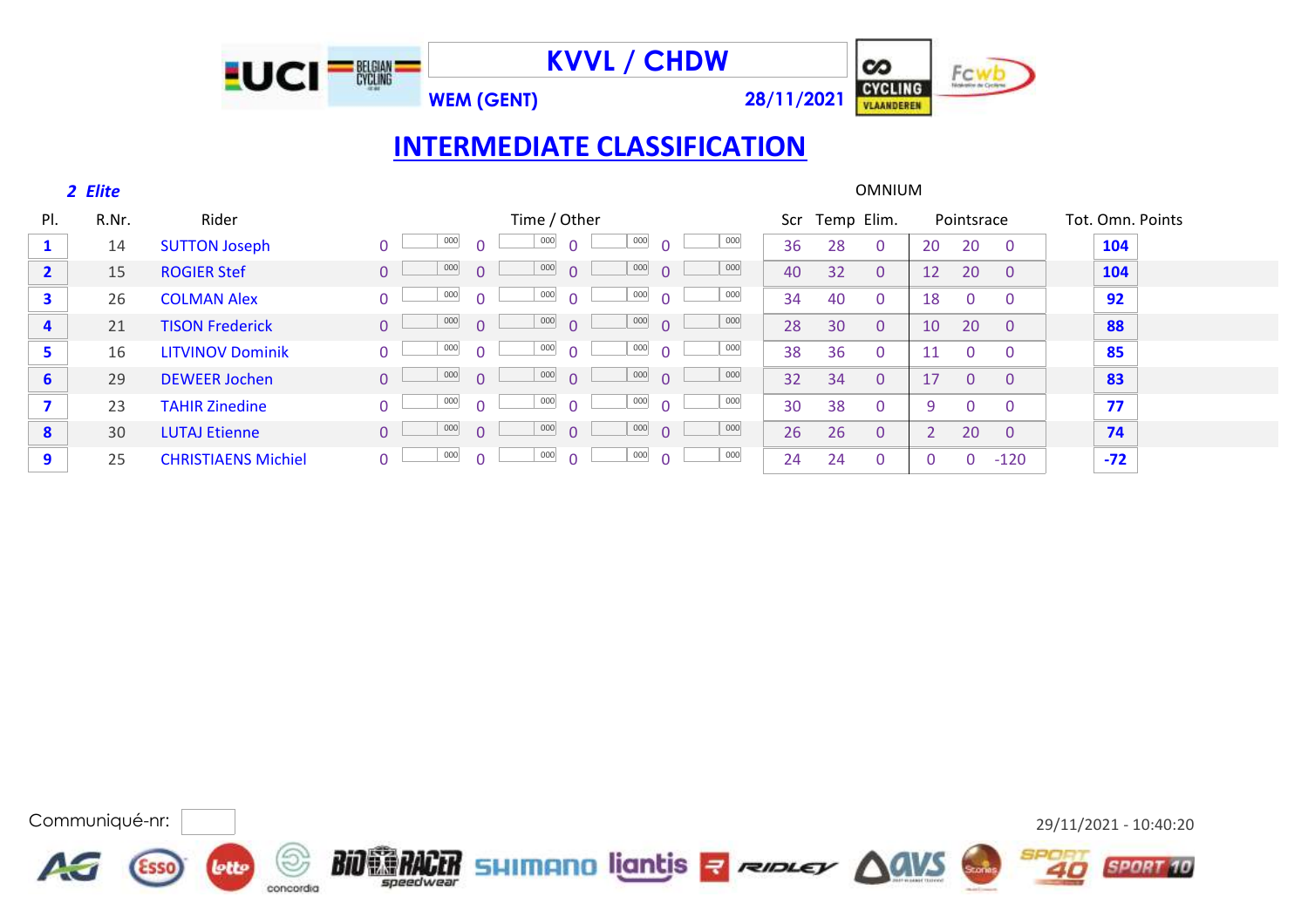

**WEM (GENT) 28/11/2021**



## **INTERMEDIATE CLASSIFICATION**

#### *Juniores* OMNIUM

**AG** 

concordia

**lette** 

**Esso** 

| PI.                     | R.Nr. | Rider                        | Time / Other                                                                         | Scr            | Temp Elim.                     | Pointsrace                                         | Tot. Omn. Points |
|-------------------------|-------|------------------------------|--------------------------------------------------------------------------------------|----------------|--------------------------------|----------------------------------------------------|------------------|
| $\mathbf{1}$            | 62    | <b>VAN DEN HAUTE Milan</b>   | 000<br>000<br>000<br>000<br>$\Omega$<br>∩<br>0                                       | 40             | 40<br>$\Omega$                 | 10<br>20<br>$\mathbf{0}$                           | 110              |
| $\overline{2}$          | 80    | <b>BERTELS Jasper</b>        | 000<br>000<br>000<br>000<br>$\overline{0}$<br>$\Omega$<br>$\overline{0}$<br>$\Omega$ | 38             | 34<br>$\overline{0}$           | 20<br>13<br>$\overline{0}$                         | 105              |
| 3                       | 77    | L'EAU Michiel                | 000<br>000<br>000<br>000<br>$\overline{0}$<br>$\Omega$<br>$\Omega$<br>$\Omega$       | 32             | 38<br>$\mathbf{0}$             | 20<br>$\mathbf{1}$<br>$\Omega$                     | 91               |
| $\overline{\mathbf{4}}$ | 67    | <b>VAN BYLEN Liam</b>        | 000<br>000<br>000<br>000<br>$\Omega$<br>$\Omega$<br>$\Omega$<br>$\overline{0}$       | 36             | 28<br>$\Omega$                 | 20<br>$\Omega$<br>$\overline{4}$                   | 88               |
| 5                       | 60    | <b>DENS Stan</b>             | 000<br>000<br>000<br>000<br>$\overline{0}$<br>$\Omega$<br>$\Omega$<br>$\Omega$       | 28             | 36<br>$\Omega$                 | 20<br>$\overline{2}$<br>$\Omega$                   | 86               |
| $6\overline{6}$         | 75    | <b>VANEECKHOUTTE Victor</b>  | 000<br>000<br>000<br>000<br>$\Omega$<br>$\overline{0}$<br>$\Omega$<br>$\Omega$       | 34             | 32<br>$\overline{0}$           | $\overline{0}$<br>$\overline{4}$<br>$\overline{0}$ | 70               |
| $\mathbf{7}$            | 56    | <b>SNOEKS Baptiste</b>       | 000<br>000<br>000<br>000<br>$\Omega$<br>$\Omega$<br>$\Omega$                         | 30             | 22<br>$\overline{0}$           | 6<br>0<br>$\mathbf{0}$                             | 58               |
| 8                       | 64    | <b>PRESTIANNI Sacha</b>      | 000<br>000<br>000<br>000<br>$\Omega$<br>$\Omega$<br>$\Omega$<br>$\Omega$             | 24             | 30<br>$\Omega$                 | $\overline{0}$<br>$\overline{0}$<br>$\overline{4}$ | 58               |
| 9                       | 63    | <b>CRABBE Tom</b>            | 000<br>000<br>000<br>000<br>$\Omega$<br>$\Omega$<br>$\Omega$<br>$\Omega$             | 26             | 20<br>$\overline{0}$           | $\overline{0}$<br>6<br>$\mathbf{0}$                | 52               |
| <b>10</b>               | 74    | <b>BAERT Basiel</b>          | 000<br>000<br>000<br>000<br>$\Omega$<br>$\Omega$<br>$\overline{0}$<br>$\Omega$       | 22             | 26<br>$\overline{0}$           | 3<br>$\overline{0}$<br>$\mathbf{0}$                | 51               |
| 11                      | 66    | <b>VAN DEN TROOST Witse</b>  | 000<br>000<br>000<br>000<br>$\Omega$<br>$\Omega$<br>$\Omega$<br>$\Omega$             | 12             | 12<br>$\Omega$                 | 15<br>$\mathbf{0}$<br>$\Omega$                     | 39               |
| 12                      | 70    | <b>GOVAERT Tanghi</b>        | 000<br>000<br>000<br>000<br>$\Omega$<br>$\overline{0}$<br>$\Omega$<br>$\Omega$       | 14             | 16<br>$\Omega$                 | $\overline{0}$<br>6<br>$\overline{0}$              | 36               |
| 13                      | 81    | <b>FRANKISH Jasper</b>       | 000<br>000<br>000<br>000<br>$\Omega$<br>$\Omega$<br>$\Omega$<br>$\Omega$             | 16             | 18<br>$\Omega$                 | $\mathbf{0}$<br>$\overline{0}$<br>$\mathbf{0}$     | 34               |
| 14                      | 55    | <b>CHINTINNE Tom</b>         | 000<br>000<br>000<br>000<br>$\overline{0}$<br>$\Omega$<br>$\overline{0}$<br>$\Omega$ | 10             | 24<br>$\overline{0}$           | $\overline{0}$<br>$\mathbf{0}$<br>$\mathbf{0}$     | 34               |
| <b>15</b>               | 65    | <b>BOELEN Victor</b>         | 000<br>000<br>000<br>000<br>$\Omega$<br>$\Omega$<br>$\Omega$<br>$\Omega$             | 18             | 14<br>$\Omega$                 | $\mathbf{0}$<br>0<br>$\mathbf{0}$                  | 32               |
| <b>16</b>               | 72    | <b>COENEN Kenji</b>          | 000<br>000<br>000<br>000<br>$\Omega$<br>$\Omega$<br>$\Omega$<br>$\Omega$             | 20             | 10<br>$\Omega$                 | $\overline{0}$<br>$\overline{0}$<br>$\mathbf{0}$   | 30               |
| 17                      | 82    | <b>TUNCQ Alexis</b>          | 000<br>000<br>000<br>000<br>$\Omega$<br>$\Omega$<br>$\Omega$<br>$\Omega$             | 8              | 8<br>$\Omega$                  | $\Omega$<br>$\mathbf{0}$<br>$\mathbf{0}$           | <b>16</b>        |
| <b>18</b>               | 79    | <b>BAETEN Rube</b>           | 000<br>000<br>000<br>000<br>$\Omega$<br>$\Omega$<br>$\Omega$<br>$\Omega$             | 6              | 6<br>$\overline{0}$            | 3<br>$\overline{0}$<br>$\mathbf{0}$                | 15               |
| 19                      | 71    | <b>DOCQ-CREMER Alexandre</b> | 000<br>$000\,$<br>000<br>000<br>$\overline{0}$<br>$\Omega$<br>$\Omega$<br>$\Omega$   | $\overline{2}$ | $\mathbf{0}$<br>$\overline{4}$ | $\mathbf{0}$<br>$-40$<br>$\Omega$                  | $-34$            |

BIO CORRECTE SHIMANO liantis a respect AGVS

## Communiqué-nr: 29/11/2021 - 10:40:20

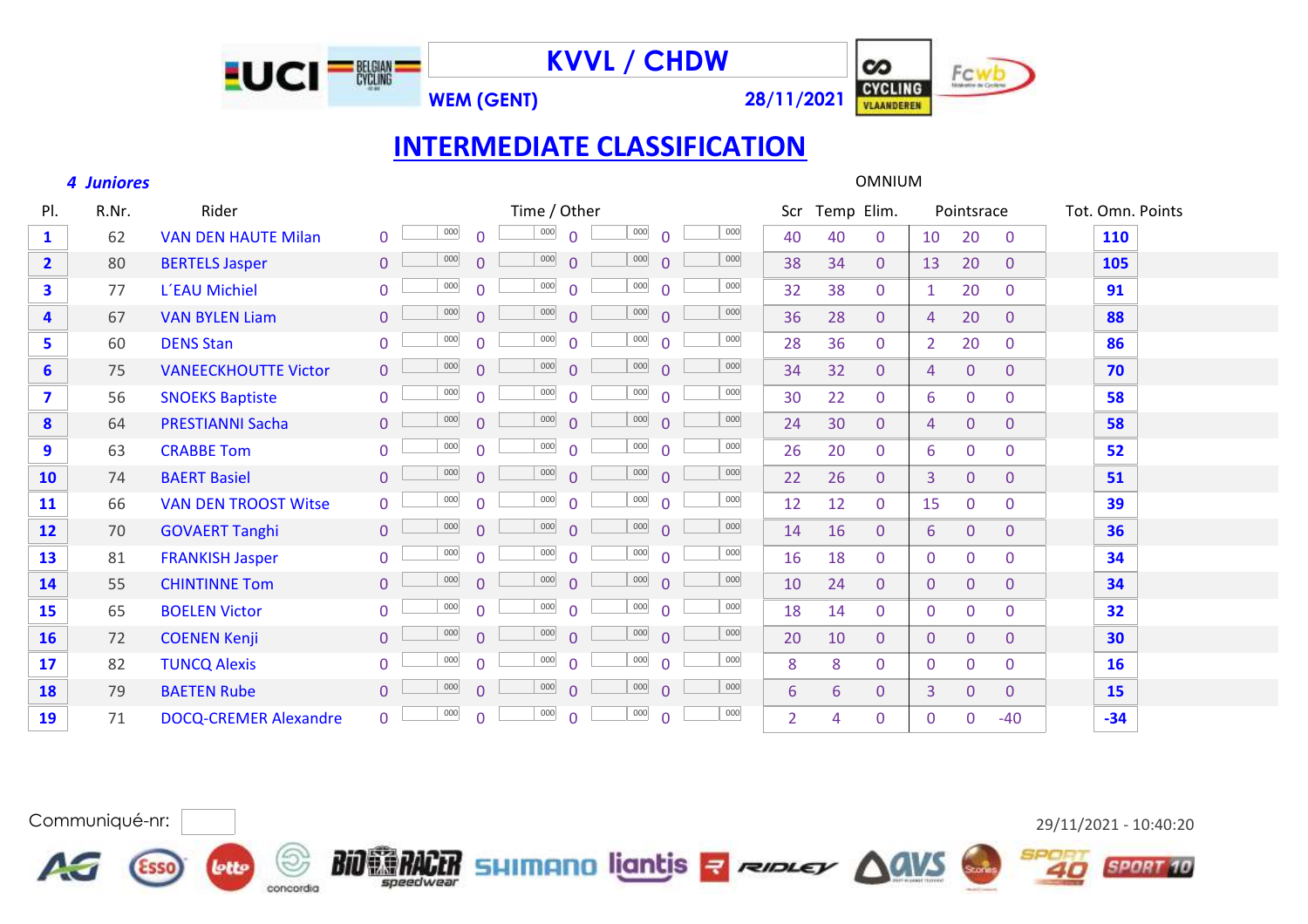|     |            |                     | <b>BELGIAN</b> |                                        | <b>KVVL / CHDW</b>     |                | $\infty$                     |            |          |                  |  |
|-----|------------|---------------------|----------------|----------------------------------------|------------------------|----------------|------------------------------|------------|----------|------------------|--|
|     |            |                     |                | <b>WEM (GENT)</b>                      |                        | 28/11/2021     | <b>CYCLING</b><br>VLAANDEREN |            |          |                  |  |
|     |            |                     |                | <b>INTERMEDIATE CLASSIFICATION</b>     |                        |                |                              |            |          |                  |  |
|     | 4 Juniores |                     |                |                                        |                        |                | <b>OMNIUM</b>                |            |          |                  |  |
| PI. | R.Nr.      | Rider               |                | Time / Other                           |                        | Scr Temp Elim. |                              | Pointsrace |          | Tot. Omn. Points |  |
| 1   | 68         | <b>DE LIL Ronan</b> |                | 000<br>000<br>$\overline{a}$<br>$\cap$ | 000<br>000<br>$\sim$ 0 |                |                              | 0          | $\Omega$ | 4                |  |

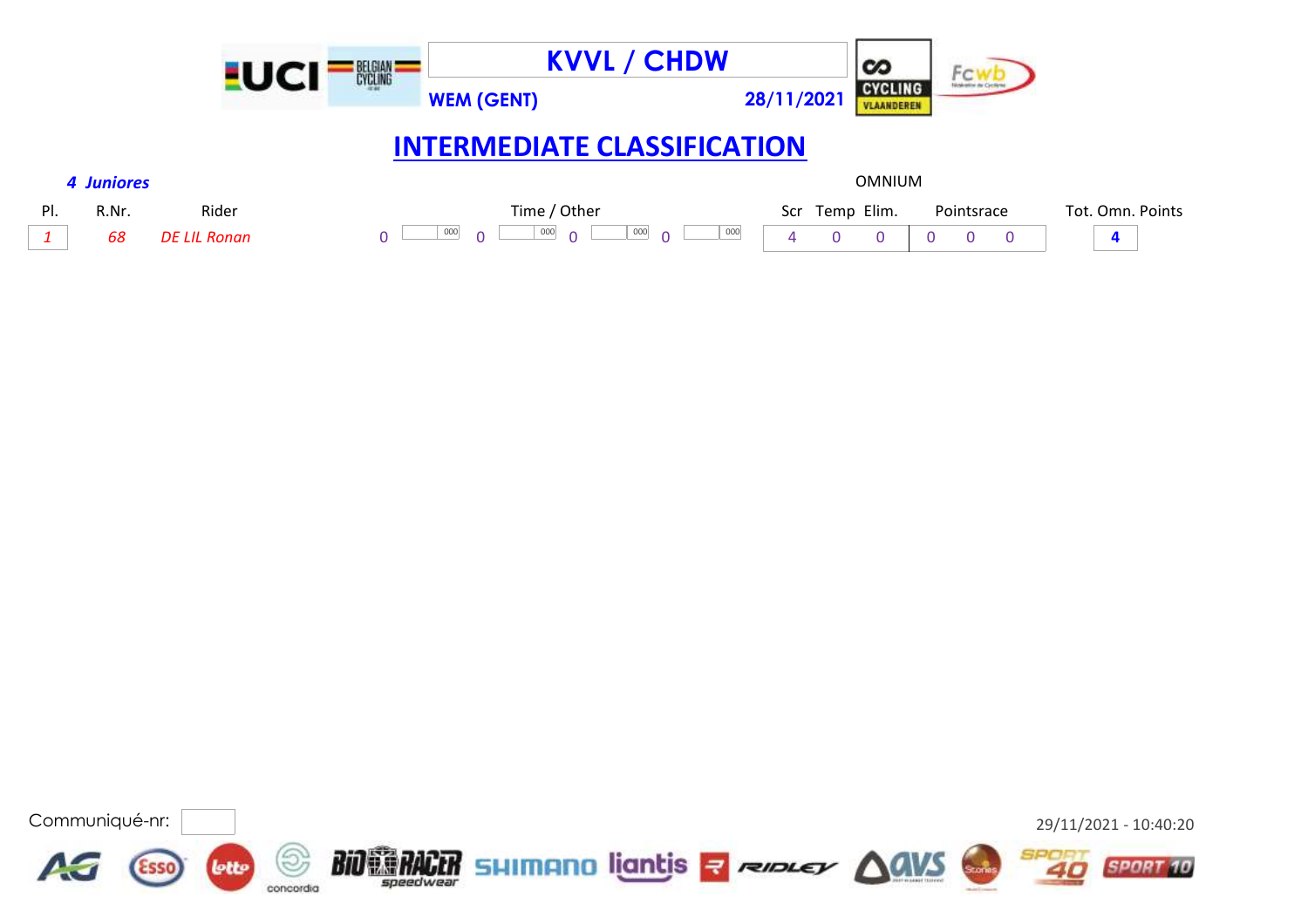

**KVVL / CHDW**



### **meter**

## **RESULTS TIME/OTHER 1**

**28/11/2021**

| PI.                 |              | Rider                       | Time          | Omn. P.  | <b>AVS</b>       | Heat             |             |
|---------------------|--------------|-----------------------------|---------------|----------|------------------|------------------|-------------|
| $\boldsymbol{0}$    | 24           | <b>ROMIJN Lars</b>          | $0:00:10$ 482 | 0        | 0                | $\mathsf 0$      | 0           |
| $\boldsymbol{0}$    | 73           | DE SCHRIJVER Runar          | $0:00:10$ 824 | $\Omega$ | $\mathbf 0$      | 0                | 0           |
| $\boldsymbol{0}$    | 19           | <b>LAURENZ Marcel</b>       | 0:00:10 966   | 0        | $\mathbf 0$      | 0                | 0           |
| 0                   | 16           | <b>LITVINOV Dominik</b>     | $0:00:11$ 164 | 0        | 0                | 0                | 0           |
| 0                   | 62           | VAN DEN HAUTE Milan         | $0:00:11$ 252 | $\Omega$ | 0                | 0                | 0           |
| $\boldsymbol{0}$    | 67           | VAN BYLEN Liam              | 0:00:11 296   | 0        | $\boldsymbol{0}$ | $\boldsymbol{0}$ | 0           |
| $\boldsymbol{0}$    | 80           | <b>BERTELS Jasper</b>       | $0:00:11$ 343 | 0        | $\mathbf 0$      | 0                | 0           |
| $\mathbf 0$         | 63           | <b>CRABBE Tom</b>           | 0:00:11 743   | 0        | $\mathbf 0$      | 0                | 0           |
| $\boldsymbol{0}$    | 60           | <b>DENS Stan</b>            | $0:00:11$ 763 | 0        | $\boldsymbol{0}$ | $\boldsymbol{0}$ | $\pmb{0}$   |
| $\mathbf 0$         | 40           | <b>AERNOUTS Nicolas</b>     | 0:00:11 829   | 0        | $\mathbf 0$      | 0                | 0           |
| 0                   | 74           | <b>BAERT Basiel</b>         | $0:00:12$ 012 | $\Omega$ | 0                | 0                | 0           |
| $\boldsymbol{0}$    | 55           | <b>CHINTINNE Tom</b>        | $0:00:12$ 013 | 0        | $\boldsymbol{0}$ | 0                | 0           |
| 0                   | 76           | <b>MERTENS Tjorven</b>      | 0:00:12 030   | 0        | 0                | 0                | 0           |
| 0                   | 72           | <b>COENEN Kenji</b>         | $0:00:12$ 140 | 0        | 0                | 0                | 0           |
| $\mathbf 0$         | 75           | <b>VANEECKHOUTTE Victor</b> | $0:00:12$ 153 | 0        | $\mathbf 0$      | 0                | 0           |
| $\boldsymbol{0}$    | 5            | <b>KALEE Kimberly</b>       | $0:00:12$ 165 | 0        | $\mathbf 0$      | 0                | 0           |
| $\boldsymbol{0}$    | 59           | <b>CRIEL Emilio</b>         | $0:00:12$ 173 | 0        | 0                | 0                | 0           |
| $\boldsymbol{0}$    | 21           | <b>TISON Frederick</b>      | $0:00:12$ 215 | 0        | 0                | 0                | 0           |
| $\mathbf 0$         | 38           | <b>DE BOCK Aless</b>        | $0:00:12$ 318 | 0        | $\mathbf 0$      | 0                | 0           |
| $\mathsf 0$         | 8            | <b>WITTEVRONGEL Lani</b>    | 0:00:12 395   | 0        | $\mathbf 0$      | 0                | 0           |
| $\mathsf{O}\xspace$ | 9            | <b>NICOLAES Julie</b>       | $0:00:12$ 414 | 0        | 0                | 0                | 0           |
| $\mathsf{O}\xspace$ | 20           | <b>HELLBACH Aimo</b>        | 0:00:12 475   | 0        | $\boldsymbol{0}$ | 0                | 0           |
| $\boldsymbol{0}$    | 31           | VAN STRIJTHEM Matijs        | 0:00:12 489   | 0        | 0                | 0                | 0           |
| 0                   | 41           | <b>VERSTRAETE Jenthe</b>    | 0:00:12 520   | 0        | 0                | 0                | 0           |
| $\boldsymbol{0}$    | 47           | <b>PUYPE Bram</b>           | 0:00:12 650   | 0        | $\boldsymbol{0}$ | 0                | 0           |
| $\mathbf 0$         | 39           | <b>METTEPENNINGEN Arne</b>  | 0:00:12 659   | 0        | $\mathbf 0$      | $\mathbf 0$      | 0           |
| $\mathbf 0$         | 6            | WOLFS Zoë                   | 0:00:12 781   | 0        | $\mathbf 0$      | 0                | $\pmb{0}$   |
| 0                   | 66           | VAN DEN TROOST Witse        | 0:00:12 867   | 0        | $\mathbf 0$      | $\mathbf 0$      | $\mathbf 0$ |
| 0                   | 79.          | <b>BAETEN Rube</b>          | 0:00:13 046   | 0        | 0                | 0                | 0           |
| $\boldsymbol{0}$    | $\mathbf{1}$ | VAN DE PAAR Ines            | 0:00:13 354   | 0        | 0                | 0                | 0           |
| 0                   | 3            | <b>JENAER Valerie</b>       | 0:00:13 381   | 0        | $\mathbf 0$      | 0                | 0           |
| $\mathbf 0$         | 4            | D'HONT Silke                | 0:00:13 876   | 0        | 0                | 0                | 0           |
| 0                   | 35           | <b>GHESELLE Warre</b>       | 0:00:13 904   | $\Omega$ | 0                | 0                | 0           |
| 0                   | 11           | <b>WOLFS Lotte</b>          | $0:00:14$ 041 | 0        | $\mathbf 0$      | 0                | 0           |
| 0                   | 71           | DOCQ-CREMER Alexandre       | 0:00:14 566   | 0        | $\mathbf 0$      | 0                | 0           |
| 0                   | 44           | <b>BOSSAER Xander</b>       | 0:00:14 657   | $\Omega$ | 0                | 0                | 0           |
| 0                   |              | 32 COLLARD Ernesto          | 0:00:14 817   | 0        | 0                | $\boldsymbol{0}$ | 0           |